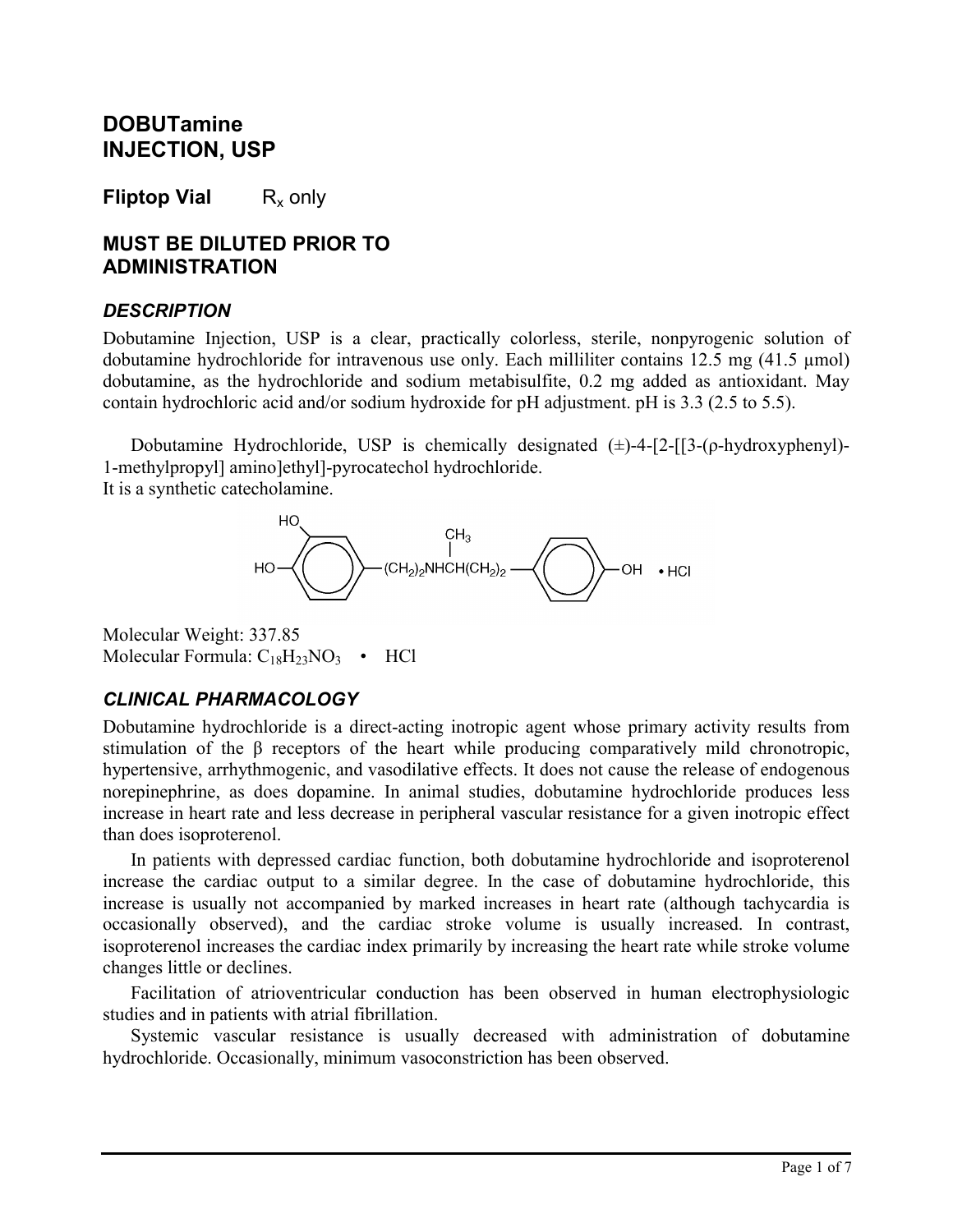Most clinical experience with dobutamine hydrochloride is short-term − not more than several hours in duration. In the limited number of patients who were studied for 24, 48, and 72 hours, a persistent increase in cardiac output occurred in some, whereas output returned toward baseline values in others.

The onset of action of dobutamine is within 1 to 2 minutes; however, as much as 10 minutes may be required to obtain the peak effect of a particular infusion rate.

The plasma half-life of dobutamine hydrochloride in humans is 2 minutes. The principal routes of metabolism are methylation of the catechol and conjugation. In human urine, the major excretion products are the conjugates of dobutamine and 3-O-methyl dobutamine. The 3-O-methyl derivative of dobutamine is inactive.

Alteration of synaptic concentrations of catecholamines with either reserpine or tricyclic antidepressants does not alter the actions of dobutamine in animals, which indicates that the actions of dobutamine hydrochloride are not dependent on presynaptic mechanisms.

### *INDICATIONS AND USAGE*

Dobutamine Injection, USP is indicated when parenteral therapy is necessary for inotropic support in the short-term treatment of adults with cardiac decompensation due to depressed contractility resulting either from organic heart disease or from cardiac surgical procedures.

In patients who have atrial fibrillation with rapid ventricular response, a digitalis preparation should be used prior to institution of therapy with dobutamine hydrochloride.

### *CONTRAINDICATIONS*

Dobutamine hydrochloride is contraindicated in patients with idiopathic hypertrophic subaortic stenosis and in patients who have shown previous manifestations of hypersensitivity to Dobutamine Injection, USP solution.

#### *WARNINGS*

1. Increase in Heart Rate or Blood Pressure

Dobutamine hydrochloride may cause a marked increase in heart rate or blood pressure, especially systolic pressure. Approximately 10% of patients in clinical studies have had rate increases of 30 beats/minute or more, and about 7.5% have had a 50 mm Hg or greater increase in systolic pressure. Usually, reduction of dosage promptly reverses these effects. Because dobutamine hydrochloride facilitates atrioventricular conduction, patients with atrial fibrillation are at risk of developing rapid ventricular response. Patients with pre-existing hypertension appear to face an increased risk of developing an exaggerated pressor response.

2. Ectopic Activity

Dobutamine hydrochloride may precipitate or exacerbate ventricular ectopic activity, but it rarely has caused ventricular tachycardia.

3. Hypersensitivity

Reactions suggestive of hypersensitivity associated with administration of Dobutamine Injection, USP, including skin rash, fever, eosinophilia, and bronchospasm, have been reported occasionally.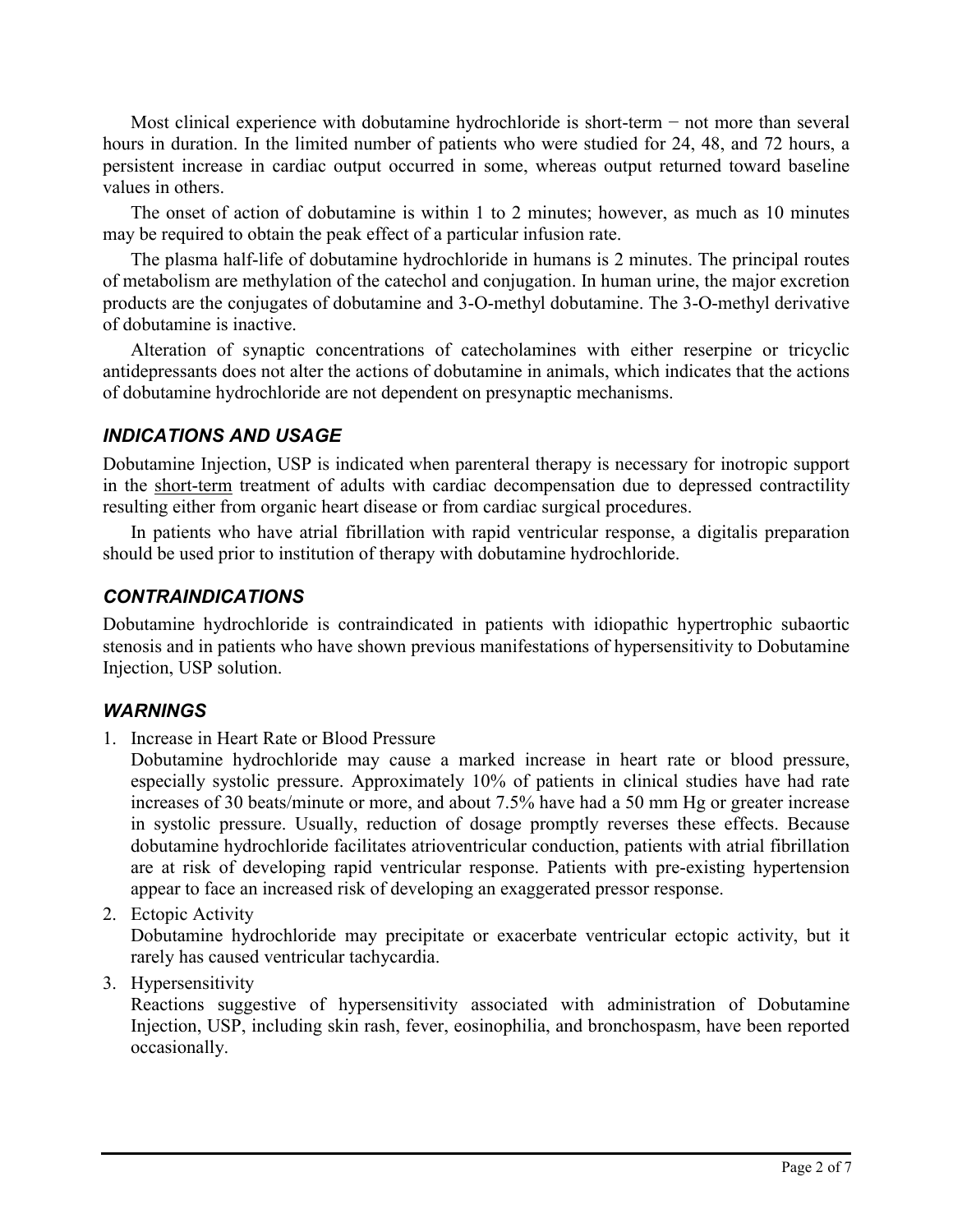4. Dobutamine Injection, USP contains sodium metabisulfite, a sulfite that may cause allergic-type reactions, including anaphylactic symptoms and life-threatening or less severe asthmatic episodes, in certain susceptible people. The overall prevalence of sulfite sensitivity in the general population is unknown and probably low. Sulfite sensitivity is seen more frequently in asthmatic than in nonasthmatic people.

## *PRECAUTIONS*

*General*

- 1. **During the administration of Dobutamine Injection, USP, as with any adrenergic agent, ECG and blood pressure should be continuously monitored. In addition, pulmonary wedge pressure and cardiac output should be monitored whenever possible to aid in the safe and effective infusion of dobutamine hydrochloride.**
- 2. Hypovolemia should be corrected with suitable volume expanders before treatment with dobutamine hydrochloride is instituted.
- 3. No improvement may be observed in the presence of marked mechanical obstruction, such as severe valvular aortic stenosis.

*Usage Following Acute Myocardial Infarction* − Clinical experience with dobutamine hydrochloride following myocardial infarction has been insufficient to establish the safety of the drug for this use. There is concern that any agent that increases contractile force and heart rate may increase the size of an infarction by intensifying ischemia, but it is not known whether dobutamine hydrochloride does so.

*Laboratory Tests* – Dobutamine, like other  $\beta_2$ -agonists, can produce a mild reduction in serum potassium concentration, rarely to hypokalemic levels. Accordingly, consideration should be given to monitoring serum potassium.

*Drug Interactions* − Animal studies indicate that dobutamine may be ineffective if the patient has recently received a β-blocking drug. In such a case, the peripheral vascular resistance may increase.

Preliminary studies indicate that the concomitant use of dobutamine and nitroprusside results in a higher cardiac output and, usually, a lower pulmonary wedge pressure than when either drug is used alone.

There was no evidence of drug interactions in clinical studies in which dobutamine was administered concurrently with other drugs, including digitalis preparations, furosemide, spironolactone, lidocaine, nitroglycerin, isosorbide dinitrate, morphine, atropine, heparin, protamine, potassium chloride, folic acid, and acetaminophen.

*Carcinogenesis, Mutagenesis, Impairment of Fertility* − Studies to evaluate the carcinogenic or mutagenic potential of dobutamine hydrochloride, or its potential to affect fertility, have not been conducted.

*Pregnancy* − *Teratogenic Effects* − Reproduction studies performed in rats at doses up to the normal human dose (10 mcg/kg/min for 24 h, total daily dose of 14.4 mg/kg), and in rabbits at doses up to twice the normal human dose, have revealed no evidence of harm to the fetus due to dobutamine hydrochloride. There are, however, no adequate and well-controlled studies in pregnant women. Because animal reproduction studies are not always predictive of human response, this drug should be used during pregnancy only if clearly needed.

*Labor and Delivery* − The effect of dobutamine hydrochloride on labor and delivery is unknown.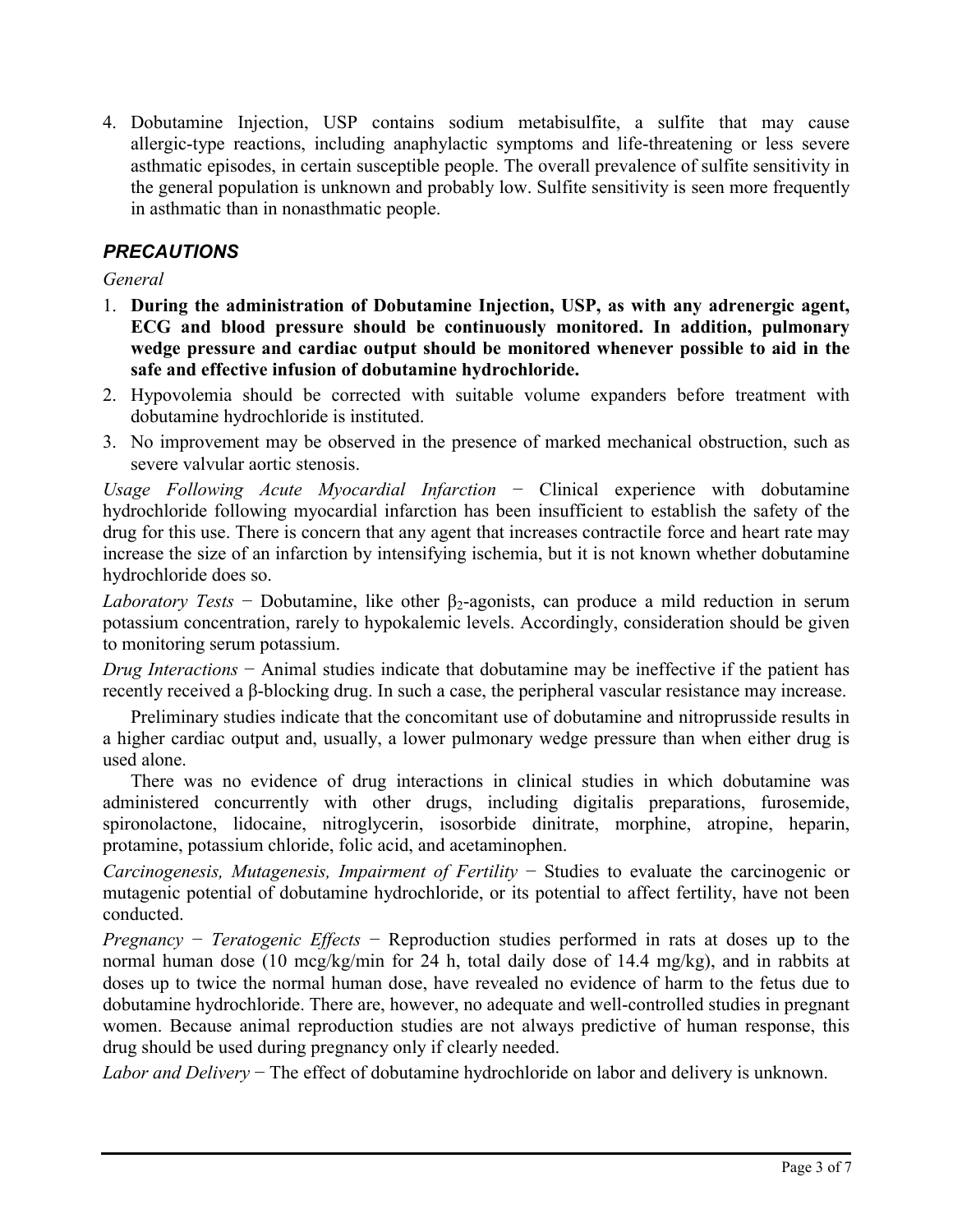*Nursing Mothers* − It is not known whether this drug is excreted in human milk. Because many drugs are excreted in human milk, caution should be exercised when dobutamine hydrochloride is administered to a nursing woman. If a mother requires dobutamine hydrochloride treatment, breastfeeding should be discontinued for the duration of treatment.

*Pediatric Use* − The safety and effectiveness of Dobutamine Injection, USP for use in pediatric patients have not been studied.

## *ADVERSE REACTIONS*

*Increased Heart Rate, Blood Pressure, and Ventricular Ectopic Activity* − A 10 to 20 mm increase in systolic blood pressure and an increase in heart rate of 5 to 15 beats/minute have been noted in most patients (see WARNINGS regarding exaggerated chronotropic and pressor effects). Approximately 5% of patients have had increased premature ventricular beats during infusions. These effects are dose related.

*Hypotension* − Precipitous decreases in blood pressure have occasionally been described in association with dobutamine therapy. Decreasing the dose or discontinuing the infusion typically results in rapid return of blood pressure to baseline values. In rare cases, however, intervention may be required and reversibility may not be immediate.

*Reactions at Sites of Intravenous Infusion* − Phlebitis has occasionally been reported. Local inflammatory changes have been described following inadvertent infiltration. Isolated cases of cutaneous necrosis (destruction of skin tissue) have been reported.

*Miscellaneous Uncommon Effects* − The following adverse effects have been reported in 1% to 3% of patients: nausea, headache, anginal pain, nonspecific chest pain, palpitations, and shortness of breath. Isolated cases of thrombocytopenia have been reported.

Administration of dobutamine hydrochloride, like other catecholamines, can produce a mild reduction in serum potassium concentration, rarely to hypokalemic levels (see PRECAUTIONS).

*Longer-Term Safety* − Infusions of up to 72 hours have revealed no adverse effects other than those seen with shorter infusions.

## *OVERDOSAGE*

Overdoses of dobutamine have been reported rarely. The following is provided to serve as a guide if such an overdose is encountered.

*Signs and Symptoms* − Toxicity from dobutamine is usually due to excessive cardiac β-receptor stimulation. The duration of action of dobutamine is generally short  $(T_{1/2} = 2$  minutes) because it is rapidly metabolized by catechol-O-methyltransferase. The symptoms of toxicity may include anorexia, nausea, vomiting, tremor, anxiety, palpitations, headache, shortness of breath, and anginal and nonspecific chest pain. The positive inotropic and chronotropic effects of dobutamine on the myocardium may cause hypertension, tachyarrhythmias, myocardial ischemia, and ventricular fibrillation. Hypotension may result from vasodilation.

*Treatment* − To obtain up-to-date information about the treatment of overdose, a good resource is your certified Regional Poison Control Center. Telephone numbers of certified poison control centers are listed in the *Physicians' Desk Reference (PDR).* In managing overdosage, consider the possibility of multiple drug overdoses, interaction among drugs, and unusual drug kinetics in your patient.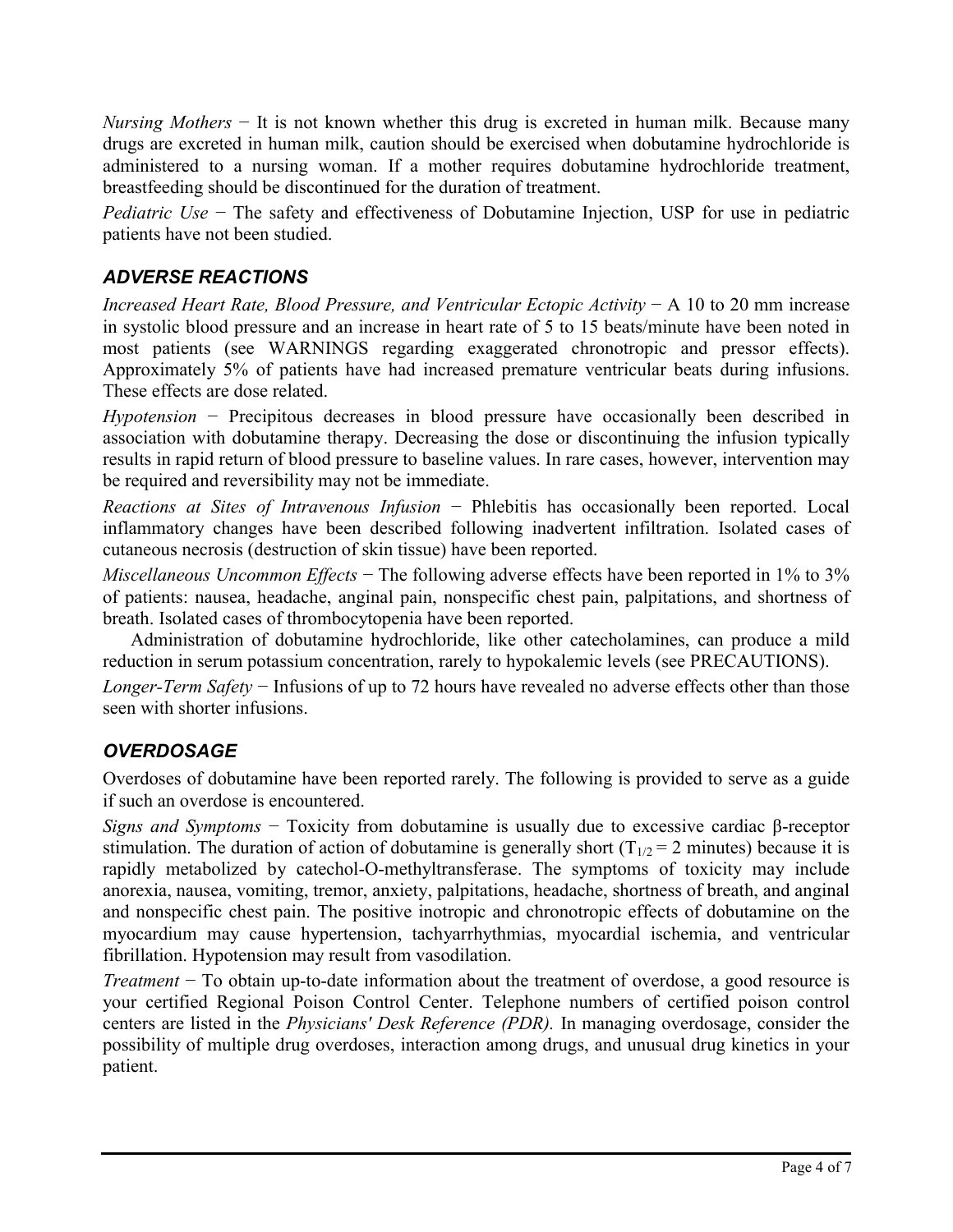The initial actions to be taken in a dobutamine overdose are discontinuing administration, establishing an airway, and ensuring oxygenation and ventilation. Resuscitative measures should be initiated promptly. Severe ventricular tachyarrhythmias may be successfully treated with propranolol or lidocaine. Hypertension usually responds to a reduction in dose or discontinuation of therapy.

Protect the patient's airway and support ventilation and perfusion. If needed, meticulously monitor and maintain, within acceptable limits, the patient's vital signs, blood gases, serum electrolytes, etc. If the product is ingested, unpredictable absorption may occur from the mouth and the gastrointestinal tract. Absorption of drugs from the gastrointestinal tract may be decreased by giving activated charcoal, which, in many cases, is more effective than emesis or lavage; consider charcoal instead of or in addition to gastric emptying. Repeated doses of charcoal over time may hasten elimination of some drugs that have been absorbed. Safeguard the patient's airway when employing gastric emptying or charcoal.

Forced diuresis, peritoneal dialysis, hemodialysis, or charcoal hemo-perfusion have not been established as beneficial for an overdose of dobutamine.

#### *DOSAGE AND ADMINISTRATION*

*Note* − Do not add Dobutamine Injection, USP to 5% Sodium Bicarbonate Injection or to any other strongly alkaline solution. Because of potential physical incompatibilities, it is recommended that dobutamine hydrochloride not be mixed with other drugs in the same solution. Dobutamine hydrochloride should not be used in conjunction with other agents or diluents containing both sodium bisulfite and ethanol.

*Preparation and Stability* − At the time of administration, Dobutamine Injection, USP must be further diluted in an intravenous container to at least a 50 mL solution using one of the following intravenous solutions as a diluent: 5% Dextrose Injection, USP; 5% Dextrose and 0.45% Sodium Chloride Injection, USP; 5% Dextrose and 0.9% Sodium Chloride Injection, USP; 10% Dextrose Injection, USP; Isolyte<sup>®</sup> M with 5% Dextrose Injection; Lactated Ringer's Injection; 5% Dextrose in Lactated Ringer's Injection; Normosol® -M in D5-W; 20% Osmitrol® in Water for Injection; 0.9% Sodium Chloride Injection, USP; or Sodium Lactate Injection, USP. Intravenous solutions should be used within 24 hours.

*Recommended Dosage* − The rate of infusion needed to increase cardiac output usually ranged from 2.5 to 15 mcg/kg/min (see Table 1). On rare occasions, infusion rates up to 40 mcg/kg/min have been required to obtain the desired effect.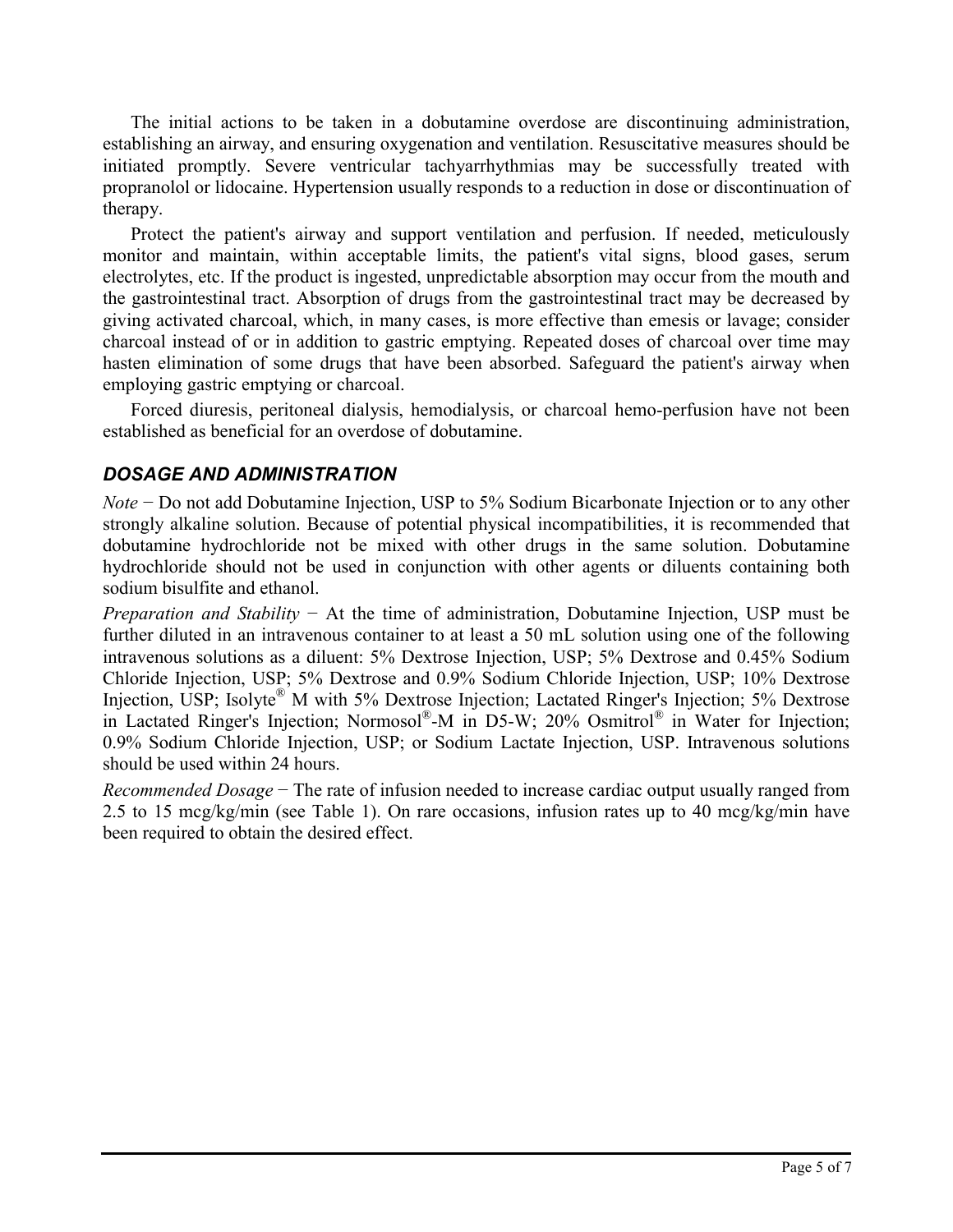#### Table 1 Dobutamine Infusion Rate (mL/kg/min) for Concentrations of 250, 500, and 1,000 mcg/mL

|               | <b>Infusion Delivery Rate</b> |                     |                       |  |  |  |  |  |
|---------------|-------------------------------|---------------------|-----------------------|--|--|--|--|--|
| Drug Delivery |                               |                     |                       |  |  |  |  |  |
| Rate          | $250 \text{~mg/mL}$ *         | $500 \text{~mg/mL}$ | $1,000 \text{~mg/mL}$ |  |  |  |  |  |
| (mcg/kg/min)  | (mL/kg/min)                   | (mL/kg/min)         | (mL/kg/min)           |  |  |  |  |  |
| 2.5           | 0.01                          | 0.005               | 0.0025                |  |  |  |  |  |
| 5             | 0.02                          | 0.01                | 0.005                 |  |  |  |  |  |
| 7.5           | 0.03                          | 0.015               | 0.0075                |  |  |  |  |  |
| 10            | 0.04                          | 0.02                | 0.01                  |  |  |  |  |  |
| 12.5          | 0.05                          | 0.025               | 0.0125                |  |  |  |  |  |
| 15            | 0.06                          | 0.03                | 0.015                 |  |  |  |  |  |

\*250 mcg/mL of diluent

Drug Delivery

†500 mcg/mL or 250 mg/500 mL of diluent

‡1,000 mcg/mL or 250 mg/250 mL of diluent

Rates of infusion in mL/h for Dobutamine concentrations of 500 mcg/mL, 1,000 mcg/mL, and 2,000 mcg/mL are given in Table 2.

#### Table 2

| Dobutamine Infusion Rate ( $mL/h$ ) for 500 mcg/mL concentration |                          |    |    |     |     |     |     |     |     |
|------------------------------------------------------------------|--------------------------|----|----|-----|-----|-----|-----|-----|-----|
| Drug Delivery                                                    | Patient Body Weight (kg) |    |    |     |     |     |     |     |     |
| Rate                                                             |                          |    |    |     |     |     |     |     |     |
| (mcg/kg/min)                                                     | 30                       | 40 | 50 | 60  | 70  | 80  | 90  | 100 | 110 |
| 2.5                                                              | 9                        | 12 | 15 | 18  | 21  | 24  | 27  | 30  | 33  |
|                                                                  | 18                       | 24 | 30 | 36  | 42  | 48  | 54  | 60  | 66  |
| 7.5                                                              | 27                       | 36 | 45 | 54  | 63  | 72  | 81  | 90  | 99  |
| 10                                                               | 36                       | 48 | 60 | 72  | 84  | 96  | 108 | 120 | 132 |
| 12.5                                                             | 45                       | 60 | 75 | 90  | 105 | 120 | 135 | 150 | 165 |
| 15                                                               | 54                       | 72 | 90 | 108 | 126 | 144 | 162 | 180 | 198 |

|          | Dobutamine Infusion Rate (mL/h) for $1,000 \text{~mg/mL}$ concentration |
|----------|-------------------------------------------------------------------------|
| Delivery | Patient Body Weight (kg)                                                |
| Rate     |                                                                         |

| Rate         |      |    |      |    |      |    |      |     |      |
|--------------|------|----|------|----|------|----|------|-----|------|
| (mcg/kg/min) | 30   | 40 | 50   | 60 | 70   | 80 | 90   | 100 | 110  |
| 2.5          | 4.5  | 6  | 7.5  | 9  | 10.5 | 12 | 13.5 | 15  | 16.5 |
|              | 9    | 12 | 15   | 18 | 21   | 24 | 27   | 30  | 33   |
| 7.5          | 13.5 | 18 | 22.5 | 27 | 31.5 | 36 | 40.5 | 45  | 49.5 |
| 10           | 18   | 24 | 30   | 36 | 42   | 48 | 54   | 60  | 66   |
| 12.5         | 22.5 | 30 | 37.5 | 45 | 52.5 | 60 | 67.5 | 75  | 82.5 |
| 15           | 27   | 36 | 45   | 54 | 63   | 72 | 81   | 90  | 99   |